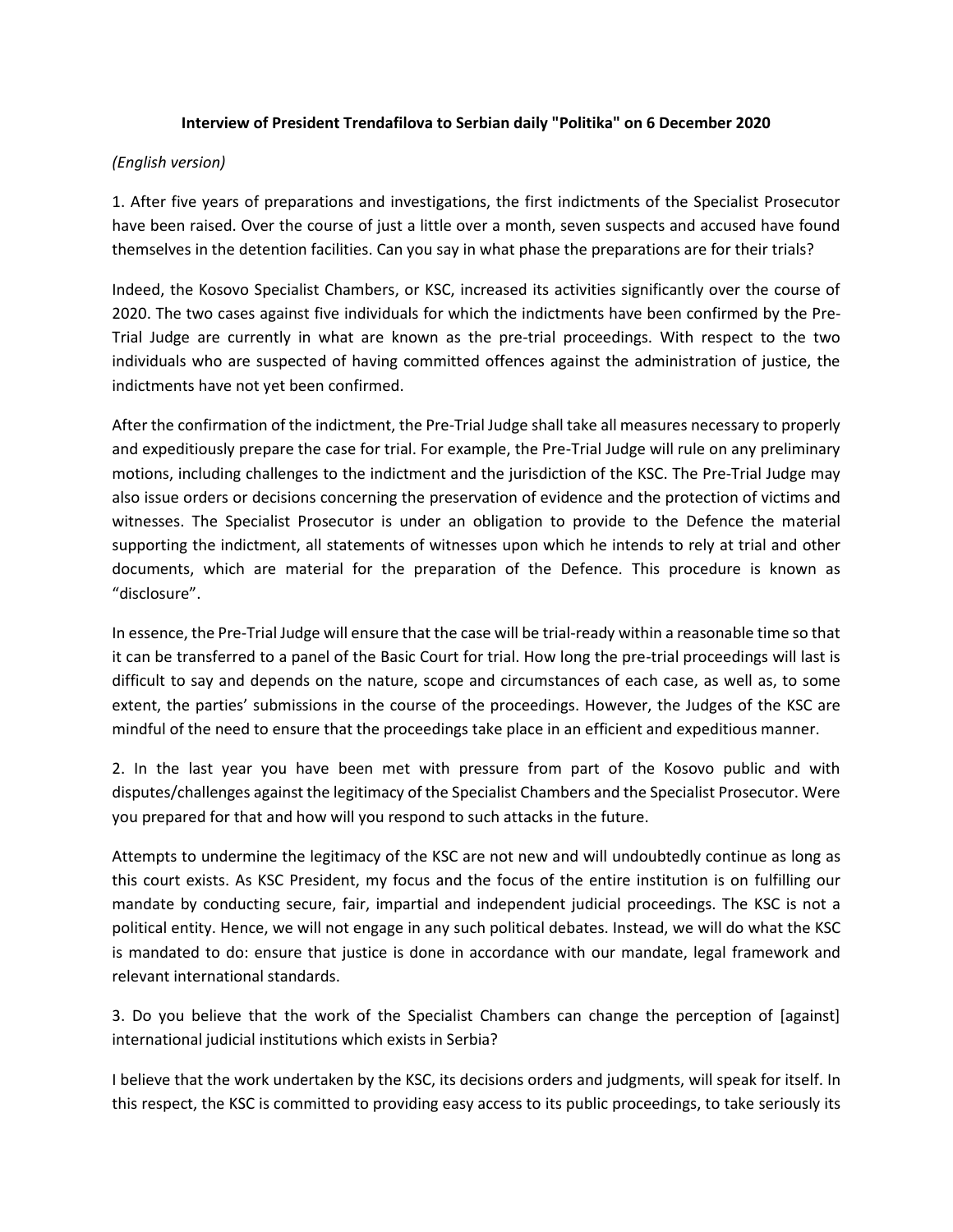outreach efforts and to ensure that the public is provided with accurate information in a timely and transparent manner. In so doing, the public, including those in Serbia, will be able to decide for themselves whether the KSC has fulfilled its role in accordance with its mandate. Needless to say, the Judges of the KSC and I are very committed to ensuring that the proceedings are conducted in the most efficient, effective and safe manner, free from any interference or influence, and I am hopeful that the public will come to this conclusion as well.

4. In your last interview for "Politika", you said that no one influences the work of the Specialist Chambers and the prosecution. Do you still maintain that the decisions of the institutions which you represent are taken without political influence/interference?

I most certainly stand by my answer that the Specialist Chambers operates in a manner that is free from any influence or interference, whether political or otherwise. The KSC and its Judges are independent and do not take instructions from anyone and are guided only by the law.

All three Principals and the Judges have made a solemn declaration to exercise their functions independently and impartially. Any breach in this respect – not that I expect there to be one – can and will be addressed through the relevant disciplinary mechanisms. Indeed, we take very seriously our oath in this respect and as Judges are committed to safeguarding the integrity of the proceedings and maintaining our independence and impartiality.

5. In the public, the opinion remains, nevertheless, that international interests and directives, from the USA to start with, influence your work and that the indictments are part of a future compromise in relation to the recognition of Kosovo by Serbia. How would you respond to such opinions?

The KSC is a court of law. It is not a political institution. As mentioned above, the KSC does not take instructions from anyone. The KSC is a court established following an agreement ratified by the Assembly of Kosovo and it is focussed solely on delivering secure, fair, impartial and independent judicial proceedings. The KSC's mandate is to ensure accountability; to ensure that justice is being done in accordance with the highest standards, and following a thorough examination of the evidence presented before it. The question of Kosovo's recognition and its relationship with Serbia and the USA does not belong to the KSC's mandate. These are purely political matters that have nothing to do with our mandate as a court of law.

6. The KSC has been emphasizing the priority of witness protection and yet, many people seem to voice concerns. Can you elaborate on how you intend to ensure that witnesses are safe?

Indeed, the safety and security of both victims and witnesses appearing before the KSC is of paramount importance to us. To this end, the KSC has a specialized unit that is tasked with the protection and support of victims and witnesses before, during and after the trial. In order to protect them, the operations of this unit are kept strictly confidential.

However, what I can say is that during the different stages of the proceedings including the trial, Judges can order a variety of protective measures for witnesses, such as redaction of their names, assigning pseudonyms, using voice or face distortion and ordering that testimony be given in closed or private sessions. A wide range of measures to ensure the safety, security, well-being and dignity of witnesses both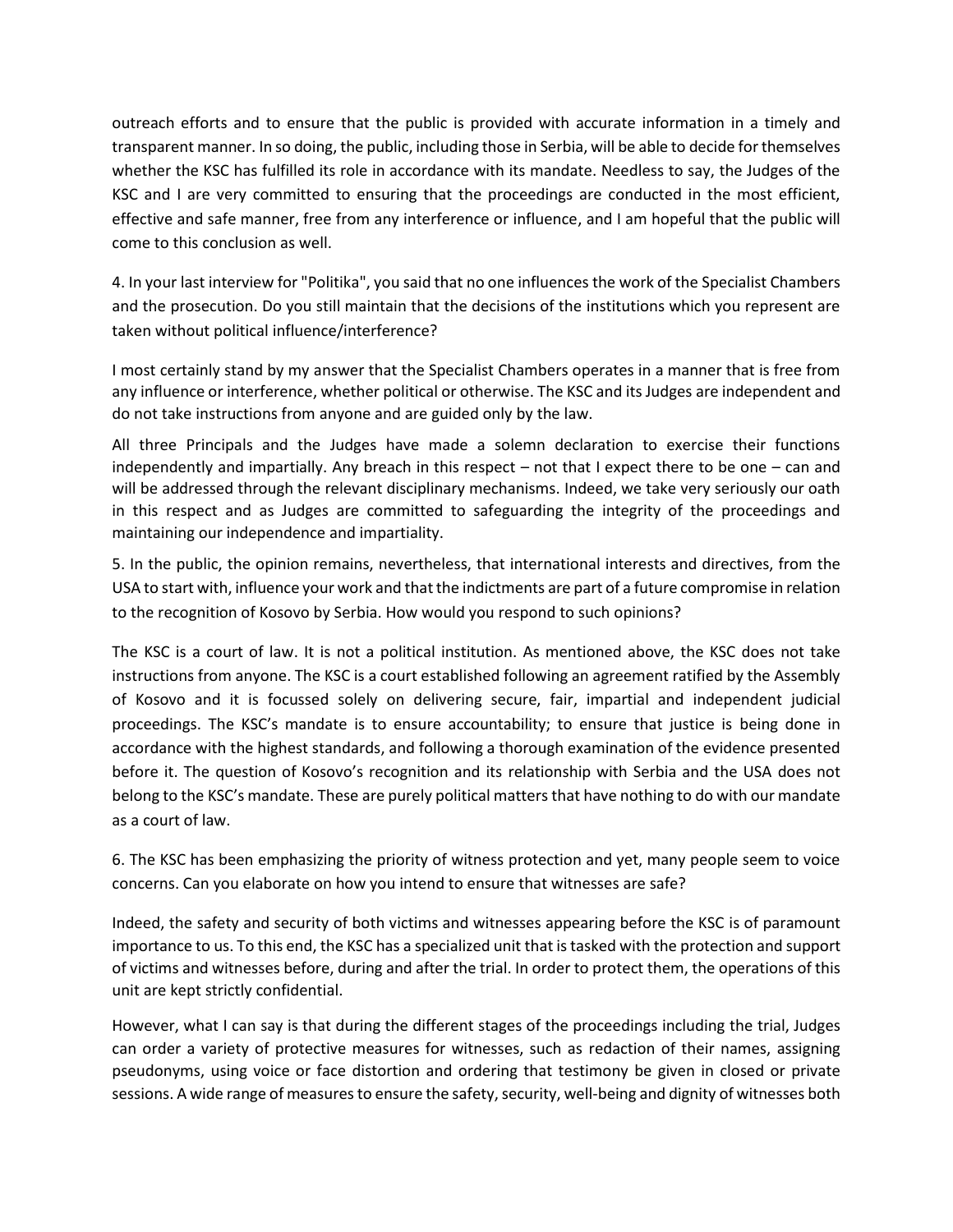inside and outside the courtroom can be ordered by the Judges in this respect. The legal framework also provides that if someone violates any of these protective measures or discloses confidential information leading to the identification of witnesses, they can be charged with offences against the administration of justice, which carry sanctions of up to 10 years of imprisonment.

Indeed, as we have seen, the Specialist Prosecutor suspects two individuals of having done just that: allegedly disseminating confidential information that could lead to the identification of witnesses. These two individuals were arrested and transferred to the KSC detention facility in The Hague and may now face criminal charges if an indictment against them is confirmed.

7. In the publicly available versions of the indictment the names of the victims and witnesses are protected. Will they be revealed later in the proceedings at the moment when they [witnesses] give their testimony? How will the testimony of witnesses before the Specialist Chambers look?

As mentioned before, there are indeed a variety of protective measures that can be ordered to ensure the safety and security of witnesses appearing before the KSC. Whether or not their names will eventually be made public is for the relevant panel to decide and will depend on the needs and security of each witness.

A Panel may order that protective measures be put in place at its own initiative, but the parties as well as Victims' Counsel, the witnesses themselves or the Registry may also request that the Panel order that such measures be put in place. Protective measures are usually ordered before the witness testifies, to allow time for their implementation. However, there may be instances where such measures are ordered by a panel during the testimony of a witness to protect certain information.

8. Have the families of people, whose murders are covered by the indictments, been informed that those crimes have been resolved and that they will be part of the trial, given that a redacted version of the indictment is available to the public and the names of the victims are not known?

Anyone who believes that they have personally suffered harm, including physical, mental or material harm, as a direct result of any of the crimes listed in an indictment may apply to become a participating victim. The Pre-Trial Judge or a Panel of the Basic Court will decide whether the person who applied can become a participating victim before the KSC.

9. You have sent out a public call for victims of [crimes] contained in the raised indictment to contact the Chambers. Can you explain the procedure and, if possible, tell us if there has been a response [from potential participating victims]?

Victims before the KSC have the right to notification, acknowledgement and reparation. A person who wishes to become a participating victim and has met the relevant criteria to be considered a victim has to fill out an application form, which can be found on the KSC's website in Albanian, Serbian or English. The application form can be submitted either through a secure feature on the website, by email or by post.

Participating victims in proceedings before the KSC will form one or more groups. Each of these groups participates through a lawyer known as the Victims' Counsel. The Victims' Counsel may be present at hearings and will keep the victims informed throughout the proceedings.